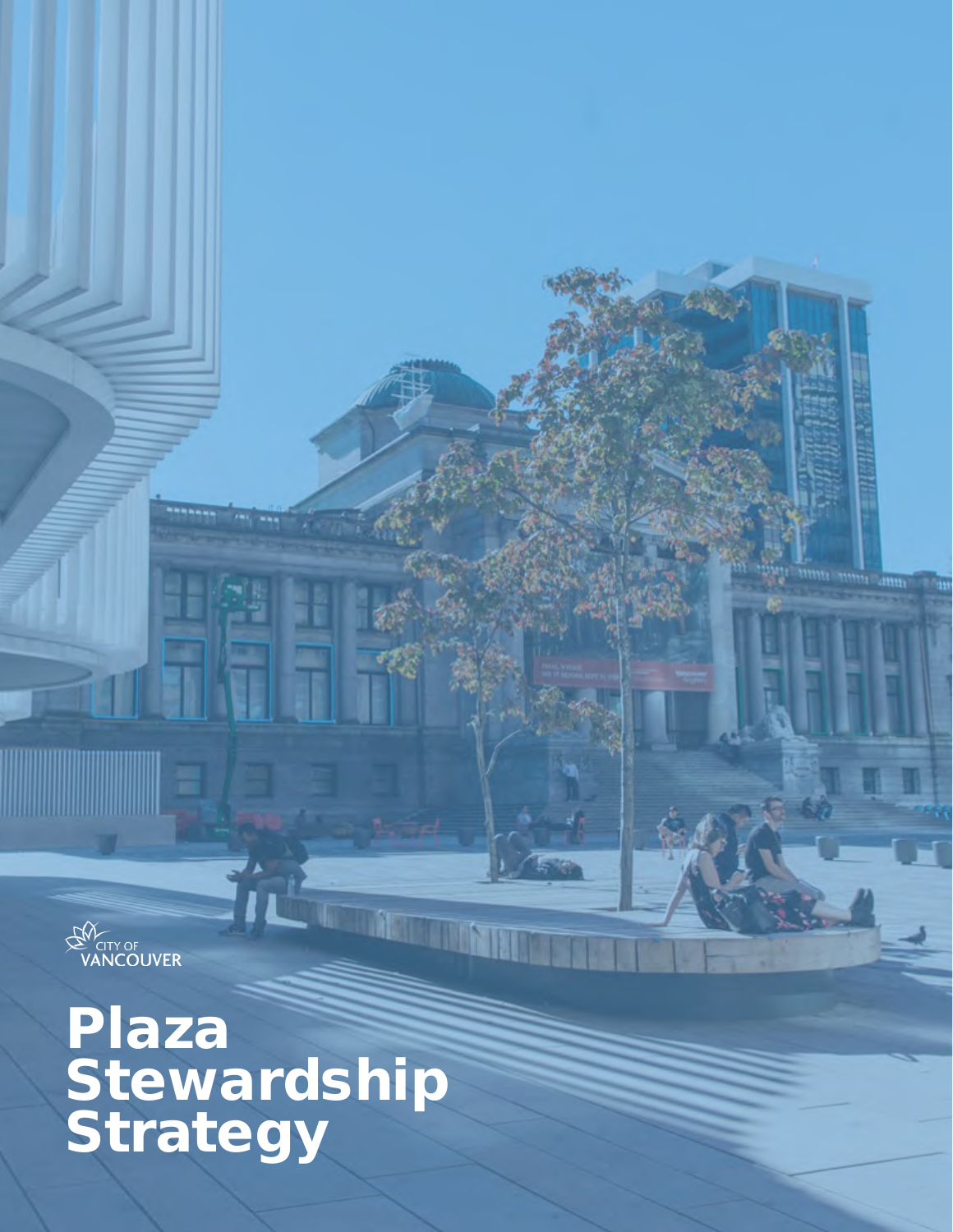### Table of Contents

#### **Executive Summary**

#### **1. Introduction**

- 1.1 Scope and Typology
- 1.2 Vision and Principles
- 1.3 Reconciliation, Equity and Inclusion
- 1.4 Health Equity and Urban Health Response

#### **2. Plaza Implementation and Stewardship Approach**

2.1 Undestanding Stewardship Needs

#### **3. Partnerships and Management**

- 3.1 Steward Partners
- 3.2 Roles and Responsibilities
- 3.3 Plaza Agreements
- 3.4 Plaza Committees
- 3.5 Community Participation

#### **4. Maintenance and Operations**

- 4.1 City-delivered services
- 4. 2 Steward-delivered services

#### **5. Programming and Placemaking**

- 5.1 Types of Programming
- 5.2 City Programs

#### **6. Plaza Budgets**

6.1 City costs and investments

6.2 Steward costs and investments

#### **Appendix A Public Engagement Summary**

**Appendix B Glossary of Terms**

**Appendix C Sample Plaza Agreement**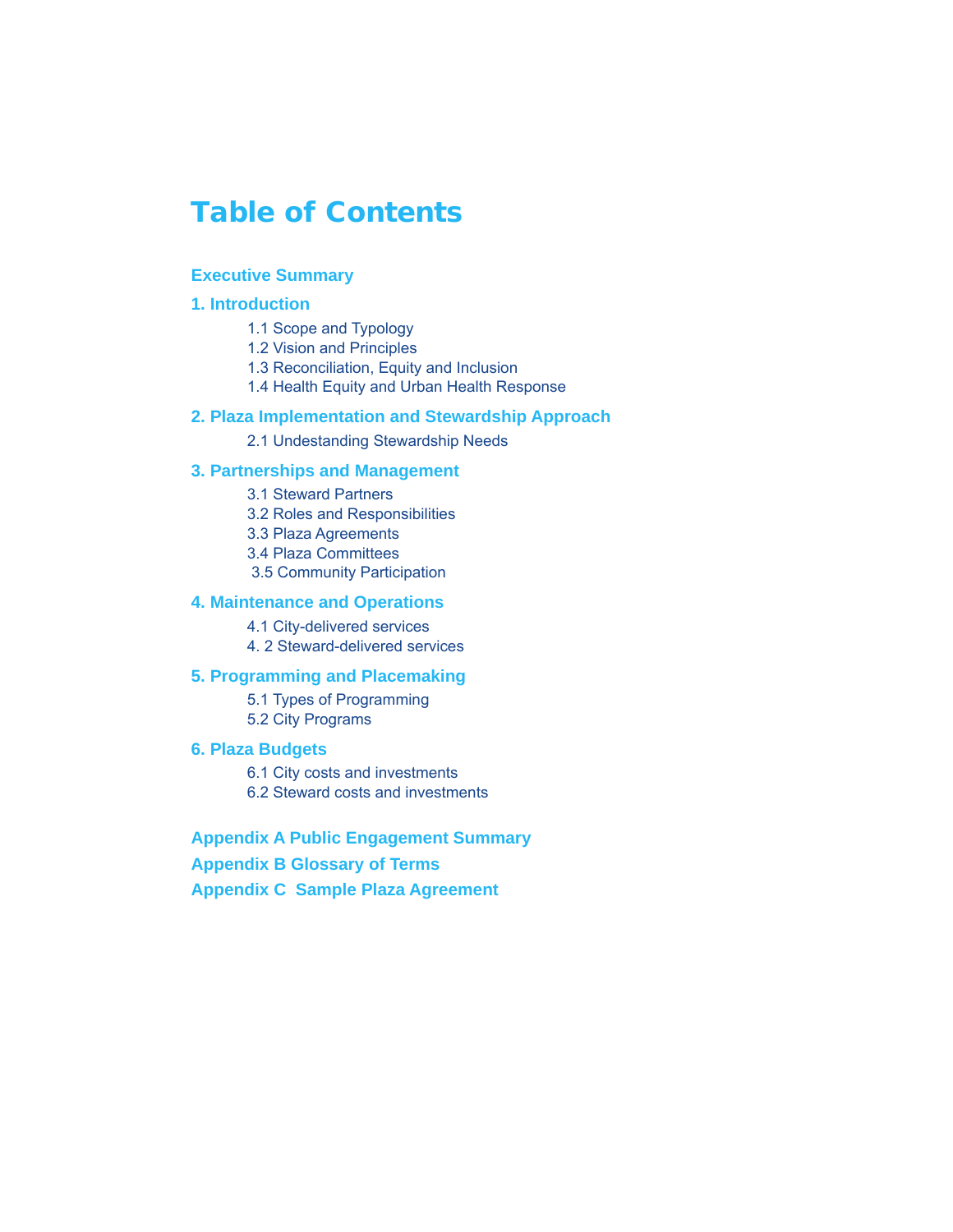**The Plaza Stewardship Strategy is an operational guide for the City of Vancouver and community partners on the management, maintenance and programming of public plazas across the city. It includes an approach that guides stewardship implementation in different types of spaces.**